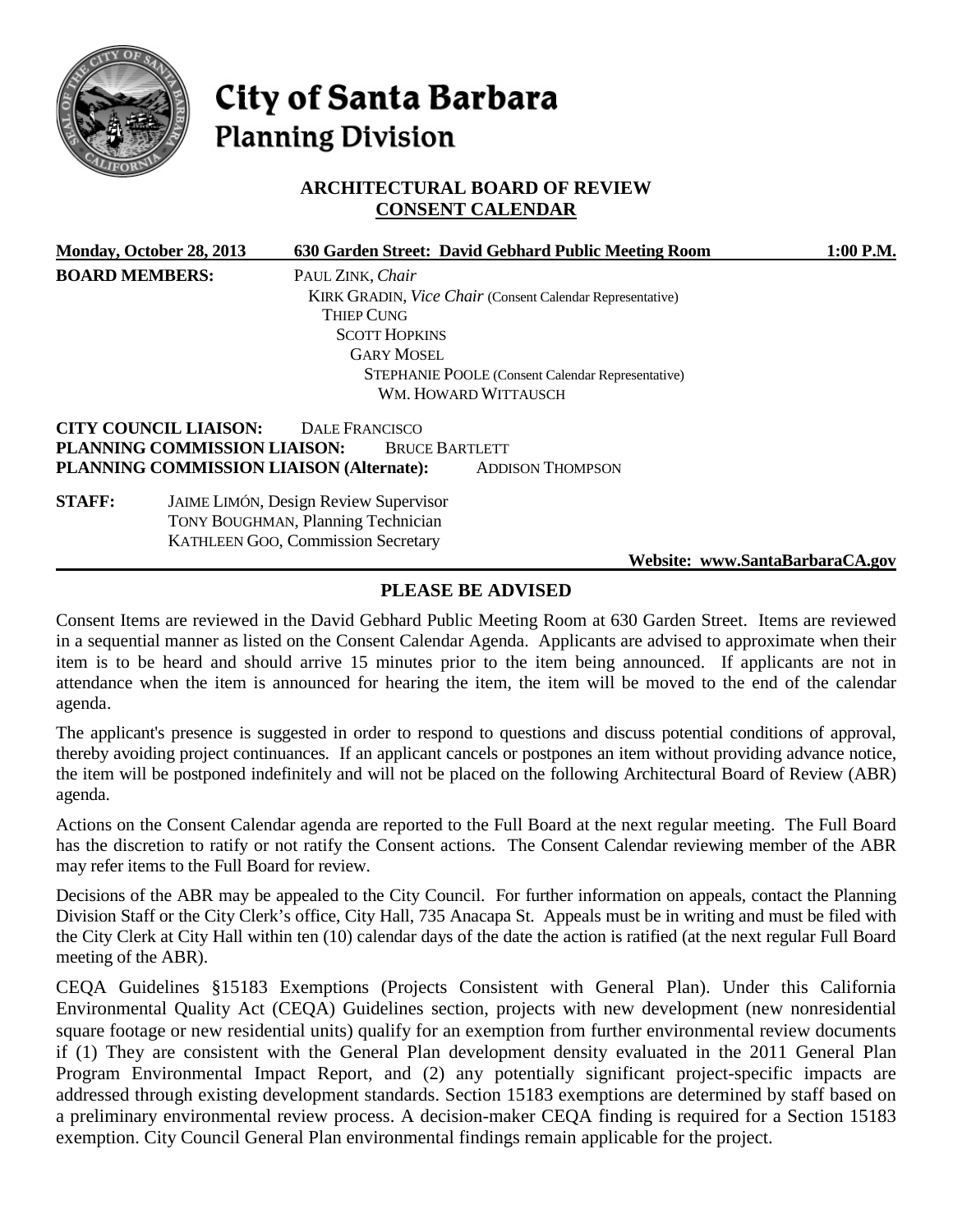**AGENDAS, MINUTES, REPORTS, PLANS & PUBLIC RECORD WRITINGS.** Copies of all documents relating to agenda items are available for review at 630 Garden Street. and agendas and minutes are posted online at [www.SantaBarbaraCA.gov/ABR.](http://www.santabarbaraca.gov/ABR) If you have any questions or wish to review the plans, please contact Tony Boughman, Architectural Board of Review (ABR) Planning Technician, at (805) 564-5470, extension 4539, or by email at [TBoughman@SantaBarbaraCA.gov.](mailto:TBoughman@SantaBarbaraCA.gov) Office hours are 8:30 a. to 4:30 p.m., Monday through Thursday, and every other Friday. Please check our website under *City Calendar* to verify closure dates. **Materials related to an item on this agenda submitted to the ABR after distribution of the agenda packet are available for public inspection in the Community Development Department located at 630 Garden Street, during normal business hours.** Writings that are a public record under Government Code § 54957.5(a) and that relate to an agenda item for an open session of a regular meeting of the ABR and that are distributed to a majority of all of the members of the ABR during the meeting are available for public inspection by the door at the back of the David Gebhard Public Meeting Room, 630 Garden Street, Santa Barbara, CA.

**AMERICANS WITH DISABILITIES ACT:** In compliance with the Americans with Disabilities Act, if you need special assistance to gain access to, comment at, or participate in this meeting, please contact the Planning Division at (805) 564-5470, ext. 3308. If possible, notification at least 48 hours prior to the meeting will enable the City to make reasonable arrangements in most cases.

**NOTICE:** On Thursday, October 24, 2013, this Agenda was duly posted on the indoor and outdoor bulletin boards at the Community Development Department, 630 Garden Street, and online at [www.SantaBarbaraCA.gov/ABR.](http://www.santabarbaraca.gov/ABR)

**PUBLIC COMMENT:** Any member of the public may address the Architectural Board of Review Consent Representatives for up to two minutes on any subject within their jurisdiction that is not scheduled on this agenda for a public discussion.

## **ABR - CONTINUED ITEM**

#### **A. 104 LOS AGUAJES AVE R-4/SD-3 Zone**

| Assessor's Parcel Number:  | 033-041-002                    |  |
|----------------------------|--------------------------------|--|
| <b>Application Number:</b> | MST2013-00428                  |  |
| Owner:                     | Dario Pini                     |  |
| Architect:                 | Murphy & Associates Architects |  |
|                            |                                |  |

(Proposal to permit "as-built" improvements for a 17-unit apartment building. New 6-foot and 17-inch plaster site walls replaced the existing wood fences, and lighting fixtures on the wall pilasters replaced existing pole lights. This project addresses violations identified in enforcement case ENF2013-00998 including interior work and other repairs.)

# **(Action may be taken if sufficient information is provided.)**

#### **ABR - REVIEW AFTER FINAL**

## **B. 225 E HALEY ST C-M Zone**

Assessor's Parcel Number: 031-202-012 Application Number: MST2011-00310 Owner: Iglesia Del Dios Vivo Architect: JYL Ratkevich

(Proposed abatement of ENF2011-00287. This includes the "as-built" conversion of a restaurant and boarding home to a church and residence. The exterior alterations include minor alterations to the windows and doors, extending the second-story deck, and repaving portions of the driveway and parking areas. Four parking spaces are proposed.)

**(Review After Final to re-plaster building and relocate mechanical equipment to a new enclosure at the rear of the building.)**